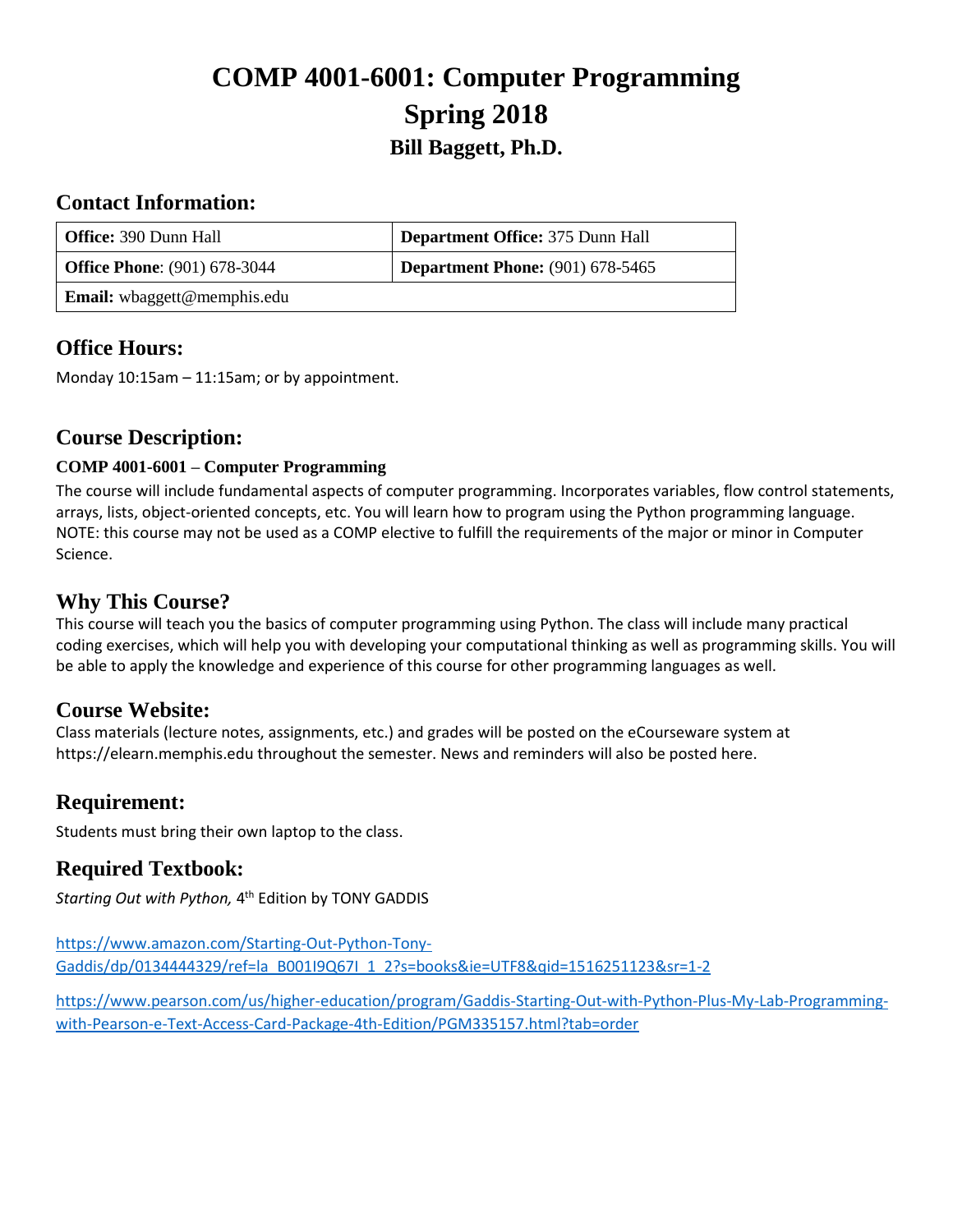# **Optional Textbook:**

*Think Python: How to Think like a Computer Scientist* by Allen Downey. <http://www.greenteapress.com/thinkpython2/index.html> (This is an e-book, also available on eCourseware)

# **Evaluation:**

#### **Grading Scale:**

| A+   | >96%       |
|------|------------|
| A    | 90-95%     |
| B+   | 87-89%     |
| B    | $81 - 86%$ |
| B-   | 79-80%     |
| $C+$ | 77-78%     |
| C    | $71 - 76%$ |
| $C-$ | 69–70%     |
| D+   | 67-68%     |
| D    | 60-66%     |
| F    | < 59%      |
|      |            |

#### **Grading:**

- 1. Midterm Thursday, March  $1^{st}$ : 20%
- 2. Assignments: 25%
- 3. Project: 10%
- 4. Final Exam Tuesday, May  $1<sup>st</sup>$ , 10:30am 12:30pm: 25%
- 5. Class Work: 10%
- 6. Attendance: 10%

### **Late/Makeup Policy:**

All assignments are expected to be completed and turned in on schedule. Due dates will be clearly indicated for each assignment. Late assignments are NOT accepted except in extreme circumstances. Likewise, makeup quizzes and exams will be given only under extreme circumstances. If you feel that your circumstances warrant a late work submission or a makeup quiz/exam, get in touch with me as soon as possible. Be prepared to show some kind of documented proof of your situation.

#### **eCourseware Dropbox Policy:**

All code submissions should be made through the dropbox on eCourseware unless specifically indicated otherwise. The dropbox will automatically cut off submissions precisely at the deadline. It is your responsibility to submit your work with time to spare, and to double check that your submission made it into the dropbox. "I accidentally submitted the wrong file," "The dropbox was having technical issues at the last minute," "I submitted the file but somehow it never made it to the dropbox," "The dropbox wouldn't accept my submission because it was 3 seconds late," and similar statements are NOT valid excuses.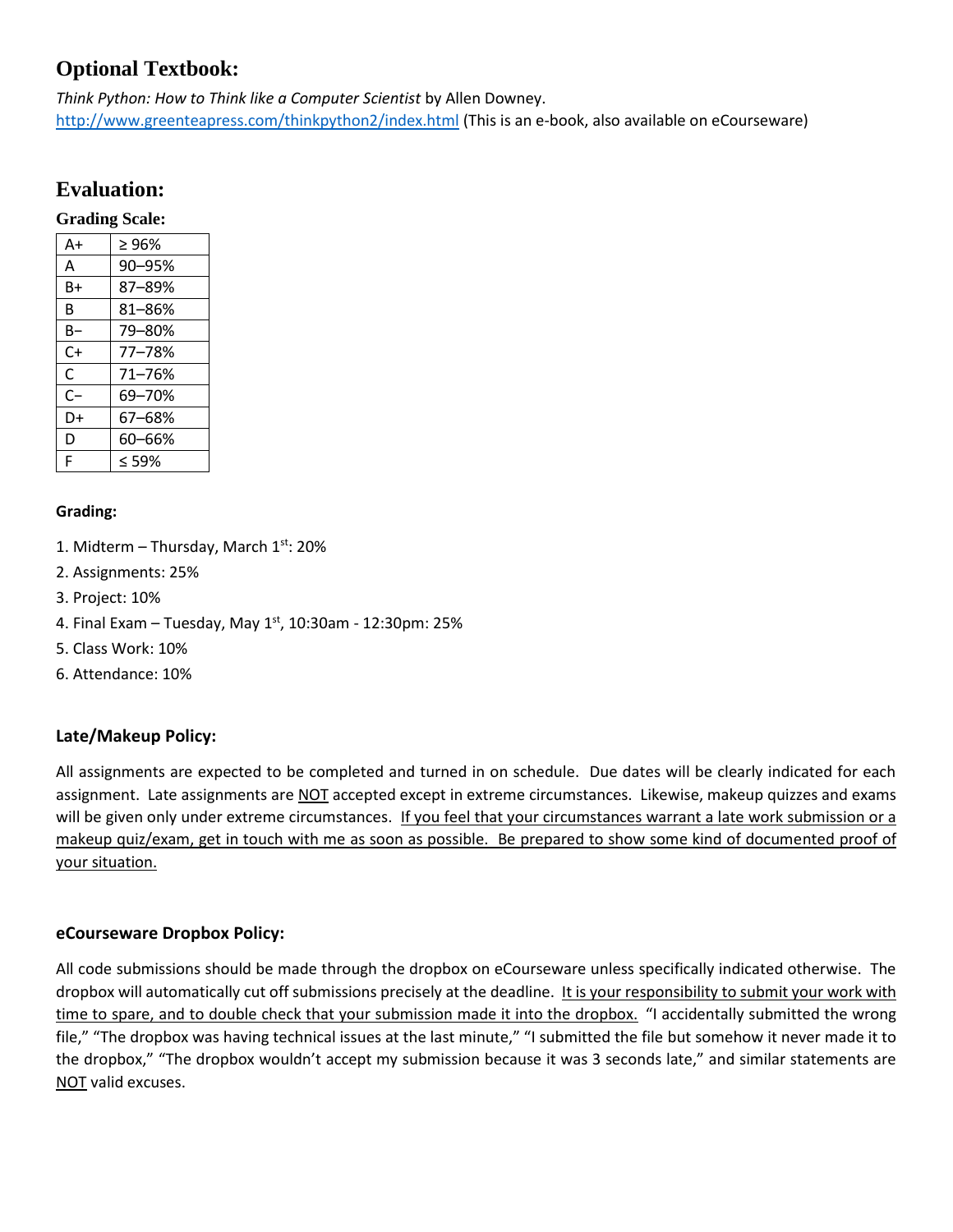### **Email:**

Please check your University of Memphis email account at least once a day, as that is my primary means of communicating with you outside of class.

### **Plagiarism/Cheating Policy:**

An essential part of learning any skill is getting plenty of practice with it yourself. That said, it's often helpful if you bounce ideas off other people. I don't mind if you discuss general solution approaches with other students. However, the work that you hand in should always be your own. Handing in work that's identical to another student's except minor changes like variable names does NOT count as your own work.

If I determine that you have copied something directly from a book, the Internet, or some other source, you will receive a failing grade on the assignment and (at my discretion) a failing grade in the course. If I determine that you have copied another student's assignment, this will happen to both you and the person from whom you copied. The incident may also be forwarded to the University Judicial Affairs Office for further disciplinary action. Please don't put me in this situation.

Your written work may be submitted to Turnitin.com, or a similar electronic detection method, for an evaluation of the originality of your ideas and proper use and attribution of sources. As part of this process, you may be required to submit electronic as well as hard copies of your written work, or be given other instructions to follow. By taking this course, you agree that all assignments may undergo this review process and that the assignment may be included as a source document in Turnitin.com's restricted access database solely for the purpose of detecting plagiarism in such documents. Any assignment not submitted according to the procedures given by the instructor may be penalized or may not be accepted at all.

#### **Getting Help:**

Although I expect your work for this class to be done individually, I encourage you to seek help if you get stuck:

- Come talk to me! I'm very willing to sit down and try to provide hints without giving away the solution.
- The Computer Science Learning Center [\(http://www.memphis.edu/cs/current\\_students/cslc.php\)](http://www.memphis.edu/cs/current_students/cslc.php) in Dunn Hall 208 will be open throughout the semester if you'd like to get help from upper-level undergraduate students who have done well in similar courses.

#### **Student Disabilities:**

If you have a disability that may require assistance or accommodations, or if you have any questions related to any accommodation for testing, note taking, reading, etc., please speak with me as soon as possible. You must contact Disability Resources for Students [\(http://www.memphis.edu/drs\)](http://www.memphis.edu/drs) to officially request such accommodations / services.